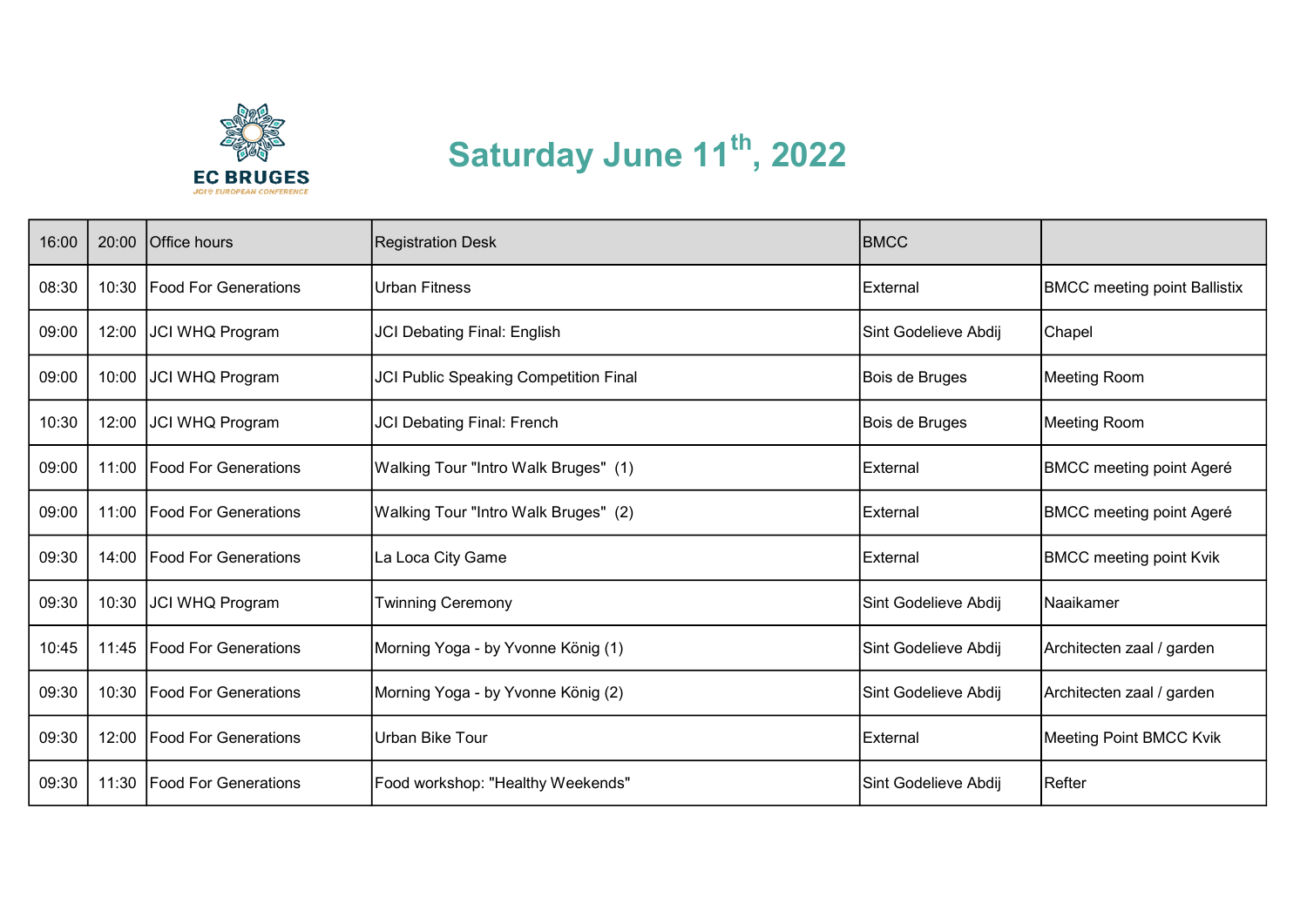| 09:30 | 11:30 | <b>Food For Generations</b>  | Jaycees4Jaycees - Guided Tour by Senator Claude Pauwels                             | External             | Meeting Point BMCC Ballistix    |
|-------|-------|------------------------------|-------------------------------------------------------------------------------------|----------------------|---------------------------------|
| 09:30 |       | 11:30   Food For Generations | Jaycees4Jaycees - Guided Tour by Mieke Vandemoortele (FR)                           | External             | Meeting Point BMCC Ballistix    |
| 10:00 |       | 14:30   Food For Generations | La Loca City Game                                                                   | External             | <b>BMCC meeting point Kvik</b>  |
| 10:00 | 12:30 | Senators Program             | <b>GA Senators (ASE)</b>                                                            | Casselbergh Hotel    |                                 |
| 10:00 |       | 12:00   Food For Generations | Lace Workshop - by Anne Dumon                                                       | Sint Godelieve Abdij | Keuken                          |
| 10:30 |       | 15:00   Food For Generations | La Loca City Game                                                                   | External             | <b>BMCC meeting point Kvik</b>  |
| 11:00 | 13:00 | JCI WHQ Program              | <b>Strategic Planning Committee Meeting</b>                                         | Sint Godelieve Abdij | <b>Naaikamer</b>                |
| 12:00 | 14:00 | <b>Food For Generations</b>  | Lunch in the city (voucher)                                                         | External             | <b>Bruges City Centre</b>       |
| 13:00 |       | 15:30   Food For Generations | Create your elevator pitch with Lego Serious Play - By Michael<br>Verbeeck (Pavlov) | Sint Godelieve Abdij | Architecten zaal                |
| 13:00 | 15:00 | Senators Program             | Reception + Chain Change Senators                                                   | Casselbergh Hotel    |                                 |
| 13:00 | 15:00 | <b>Food For Generations</b>  | Social Selling with LinkedIn - by Remco Rijgersberg                                 | Sint Godelieve Abdij | Naaikamer                       |
| 13:30 |       | 17:30   Food For Generations | Bike Tour "Le Plat Pays"                                                            | External             | Meeting Point BMCC GBL          |
| 13:30 |       | 15:30   Food For Generations | Food workshop: "On the go"                                                          | Sint Godelieve Abdij | Refter                          |
| 13:30 | 16:30 | <b>Food For Generations</b>  | Bruges Beer Tasting Tour - by Beer Secret (ENG)                                     | External             | <b>BMCC meeting point Ageré</b> |
| 14:00 |       | 16:00   Food For Generations | Lace Workshop - by Anne Dumon                                                       | Sint Godelieve Abdij | Keuken                          |
| 14:00 | 17:00 | <b>Food For Generations</b>  | Walking tour "Bruges Highlights Deluxe Tour"                                        | <b>External</b>      | Meeting Point BMCC GBL          |